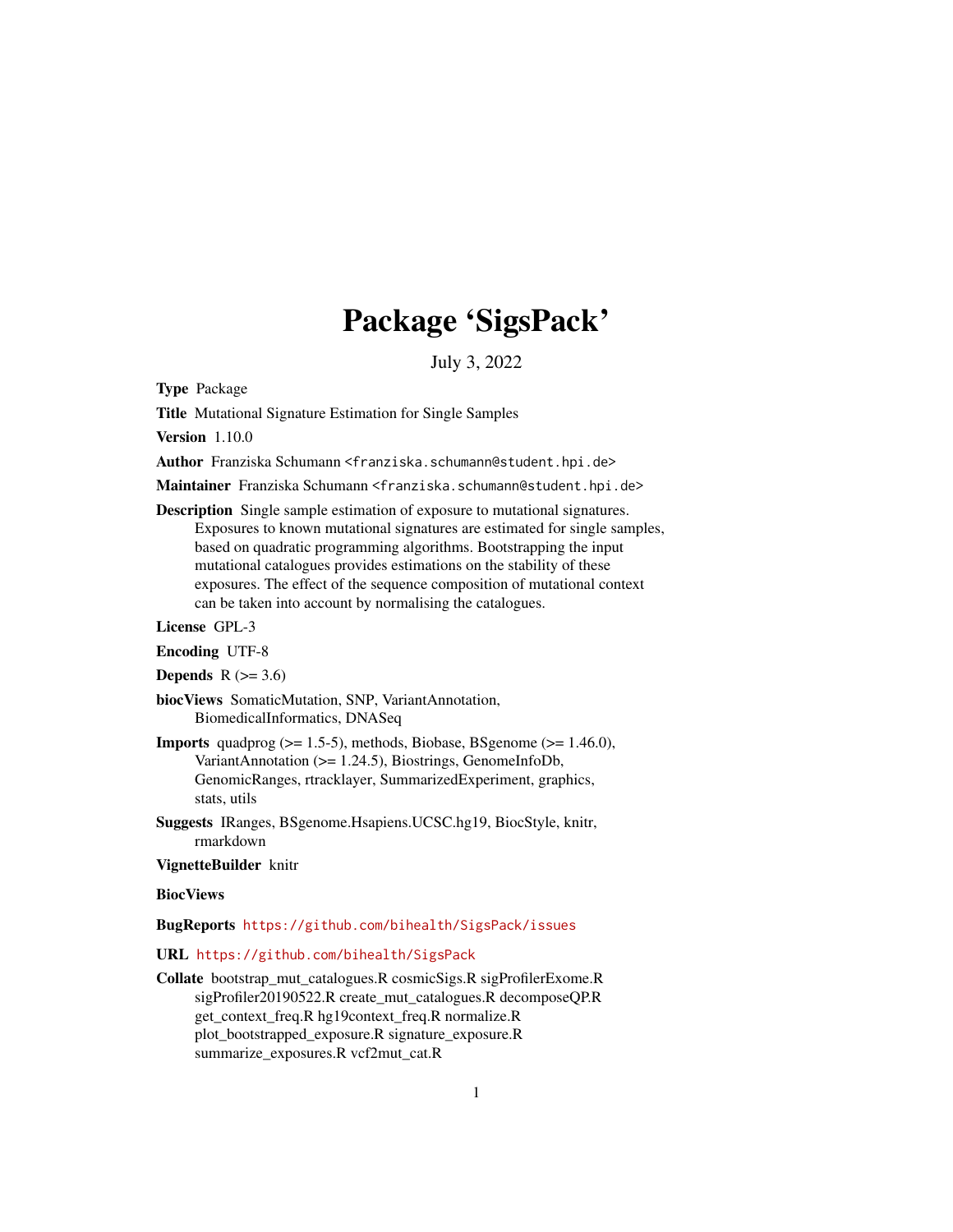RoxygenNote 6.1.1 LazyData true git\_url https://git.bioconductor.org/packages/SigsPack git\_branch RELEASE\_3\_15 git\_last\_commit 6e539d8 git\_last\_commit\_date 2022-04-26 Date/Publication 2022-07-03

# R topics documented:

| Index |                                                                                                                     | 13 |
|-------|---------------------------------------------------------------------------------------------------------------------|----|
|       |                                                                                                                     |    |
|       |                                                                                                                     |    |
|       |                                                                                                                     |    |
|       | $signProfit20190522 9$                                                                                              |    |
|       | signature_exposure $\ldots \ldots \ldots \ldots \ldots \ldots \ldots \ldots \ldots \ldots \ldots \ldots$            |    |
|       |                                                                                                                     |    |
|       |                                                                                                                     |    |
|       |                                                                                                                     |    |
|       |                                                                                                                     |    |
|       | $decomposeQP \dots \dots \dots \dots \dots \dots \dots \dots \dots \dots \dots \dots \dots \dots \dots \dots \dots$ |    |
|       |                                                                                                                     |    |
|       |                                                                                                                     |    |
|       |                                                                                                                     |    |

bootstrap\_mut\_catalogues

*Bootstraps a given mutational catalogue*

# Description

Bootstraps a given mutational catalogue by replicating samples from the original catalogue's distribution of mutational features. The output can be input to signature\_exposure.

# Usage

```
bootstrap_mut_catalogues(n, original, m = NULL)
```
#### Arguments

| n        | Amount of bootstrapped replicates that are created (they will by default have the                                    |
|----------|----------------------------------------------------------------------------------------------------------------------|
|          | same amount of mutations as the original catalogue)                                                                  |
| original | Mutational catalogue (matrix) of a sample that is taken as the distribution from<br>which the replicates are sampled |
| m        | Amount of mutations the replicates are supposed to have $(e.g.$ if this differs from                                 |
|          | the original or if the original is provided as probabilities instead of total counts)                                |

<span id="page-1-0"></span>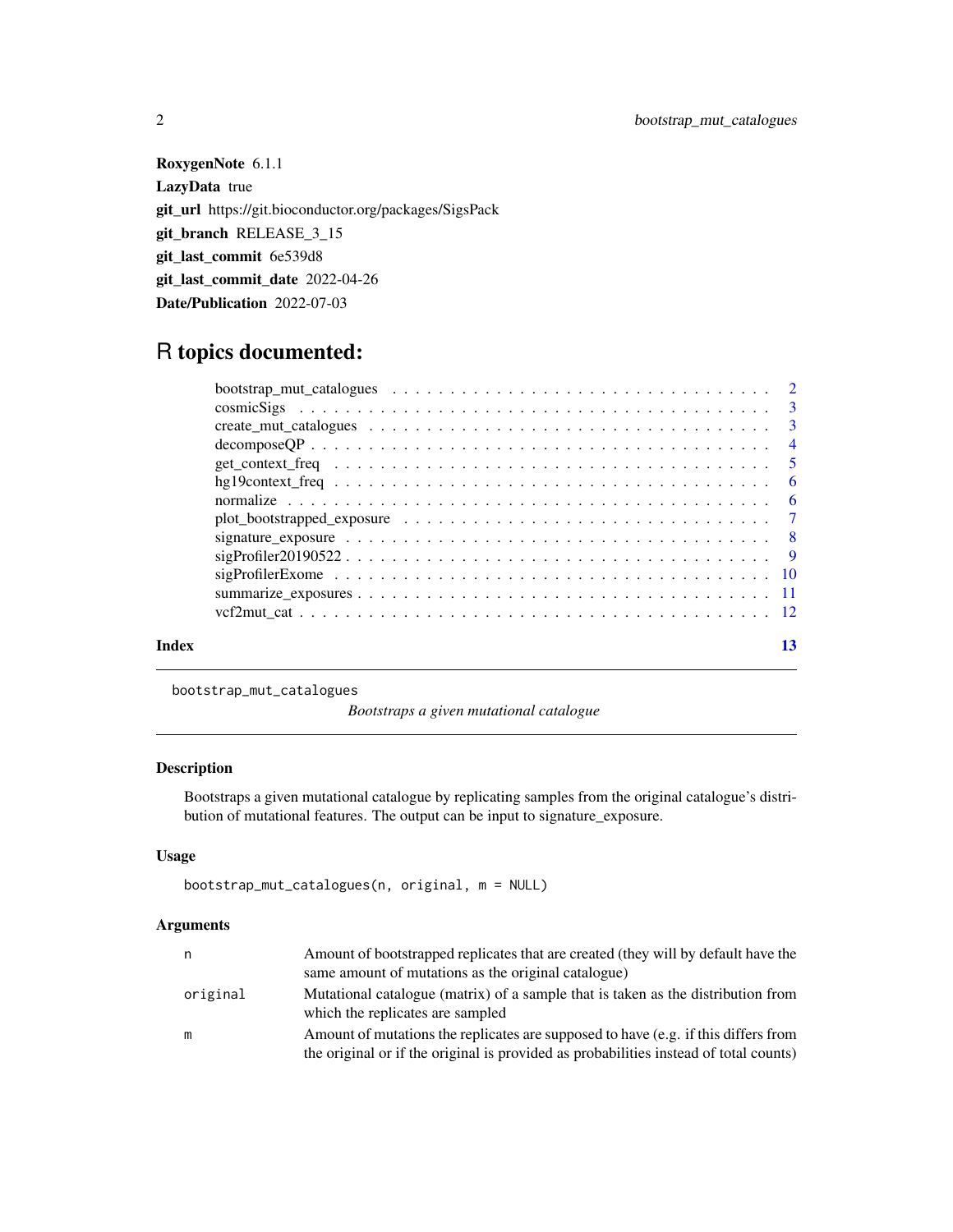# <span id="page-2-0"></span>cosmicSigs 3

#### Value

matrix containing the mutational catalogues of the replicates

#### Examples

```
data(cosmicSigs)
reps <- bootstrap_mut_catalogues(n = 150, original = create_mut_catalogues(
                                  10, 500)[["catalogues"]][,1])
```
cosmicSigs *COSMIC Signature Profiles*

#### Description

COSMIC Signature Profiles

#### Usage

cosmicSigs

# Format

A matrix with 30 rows and 96 columns containing the signature profiles of the 30 consensus signatures as reported on COSMIC.

Signature N The profile of signature N representing the relative proportions of mutations generated by each signature based on the trinucleotide frequencies of hte reference human genome version GRCh37.#'

#### Source

[https://cancer.sanger.ac.uk/cancergenome/assets/signatures\\_probabilities.txt](https://cancer.sanger.ac.uk/cancergenome/assets/signatures_probabilities.txt)

create\_mut\_catalogues *Creates simulated mutational catalogues*

# Description

Creates mutational catalogues from chosen mutational signature profiles to gain simualted data sampled from a distirbution with with known signature contribution

#### Usage

```
create_mut_catalogues(n, m, P = get(utils::data("cosmicSigs", package =
  "SigsPack")), sig_set = NULL, c_exposure = NULL)
```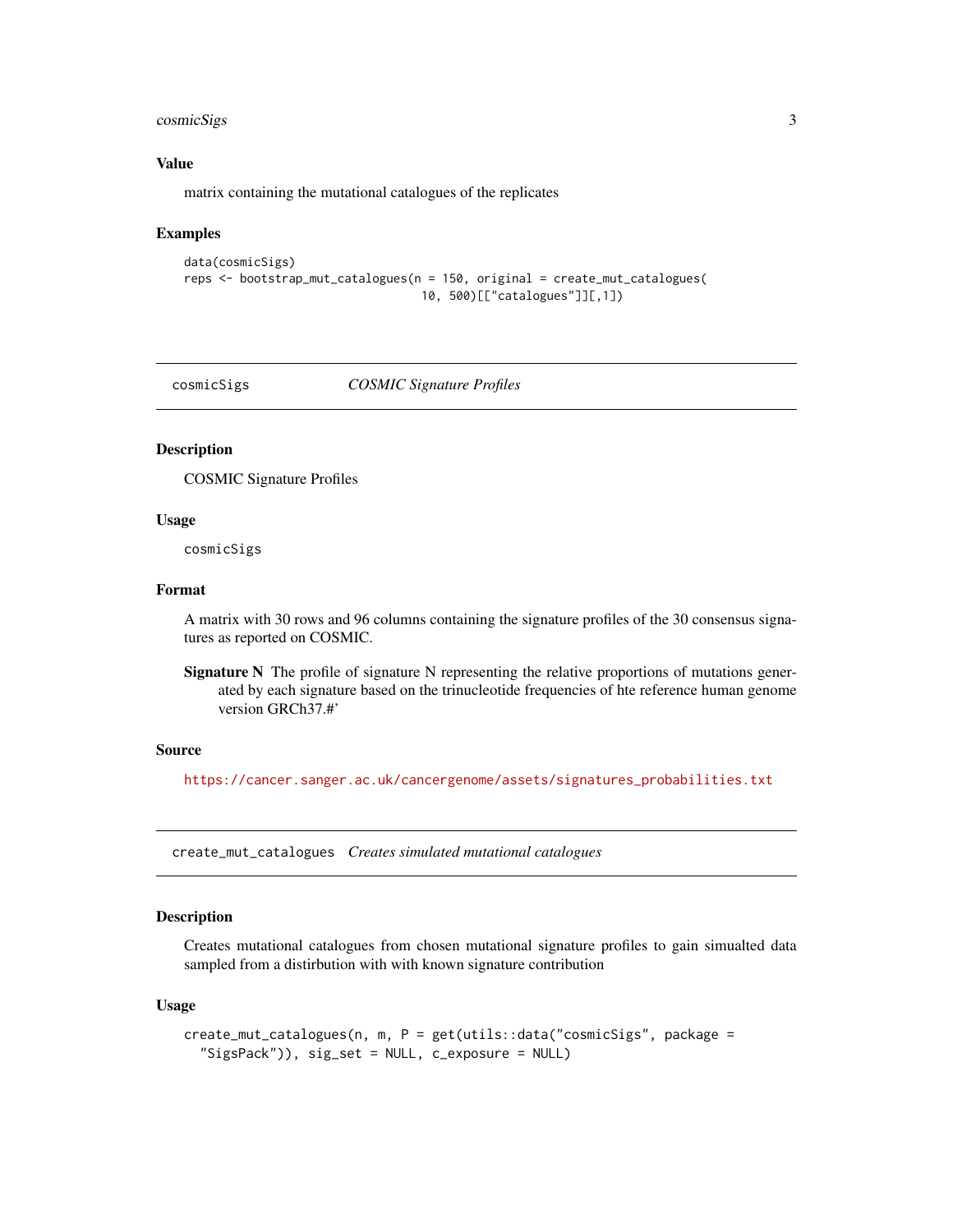#### <span id="page-3-0"></span>Arguments

| n          | Amount of mutational catalogues that will be created                                                                                                                                                                                                                                                          |
|------------|---------------------------------------------------------------------------------------------------------------------------------------------------------------------------------------------------------------------------------------------------------------------------------------------------------------|
| m          | Amount of mutations that each catalogues will have                                                                                                                                                                                                                                                            |
| P          | Matrix $(f \times k)$ containing the signature profiles of $k$ signatures which will be used<br>to create the catalogues k is the amount of signature profiles that P contains<br>f is the amount of features that the profiles are defined on (default: COSMIC<br>signature matrix $96 \times 30$ (optional) |
| sig_set    | Numeric vector containing the index of the columns from P (which are the sig-<br>nature profiles) that will be used to create the catalogues (optional). Defaults to<br>all columns of P.                                                                                                                     |
| c_exposure | Numeric vector specifying the contribution of each signature to the distribu-<br>tion each sample is drawn from. Samples will have an appr. exposure of<br>c_exposure[idx] to signature sig_set[idx] (if $sum(c_{exposure}) == 1)$ . (optional)<br>Default: random exposure.                                  |

#### Value

List containing a matrix  $(f \times n)$  with the simulated catalogues and a matrix  $(k \times n)$  detailing the signature exposure of each catalogue

#### Examples

```
data(cosmicSigs)
sim_data <- create_mut_catalogues(10, 300, cosmicSigs, c(2,6,15,27))
sim_data <- create_mut_catalogues(1000, 500)
sim_data <- create_mut_catalogues(1, 500, sig_set = c(1,4,29), c_exposure = c(0.25, 0.65, 0.1))
```

| decomposeQP | decomposeQP function |
|-------------|----------------------|
|-------------|----------------------|

#### Description

This function is taken from the package 'SignatureEstimation' by Xiaoqing Huang and Damian Wojtowicz (source: https://www.ncbi.nlm.nih.gov/CBBresearch/Przytycka/index.cgi#signatureestimation) The function allows to get the optimal solution by using dual method to solve the quadratic programming problem.

#### Usage

decomposeQP(m, P, ...)

#### Arguments

| m        | observed tumor profile vector for a single patient/sample, 96 by 1. m is normal- |
|----------|----------------------------------------------------------------------------------|
|          | ized.                                                                            |
| P        | signature profile matrix, 96 by N ( $N = #$ signatures, COSMIC: N=30)            |
| $\cdots$ | control parameter that can be passed into the solve. OP function                 |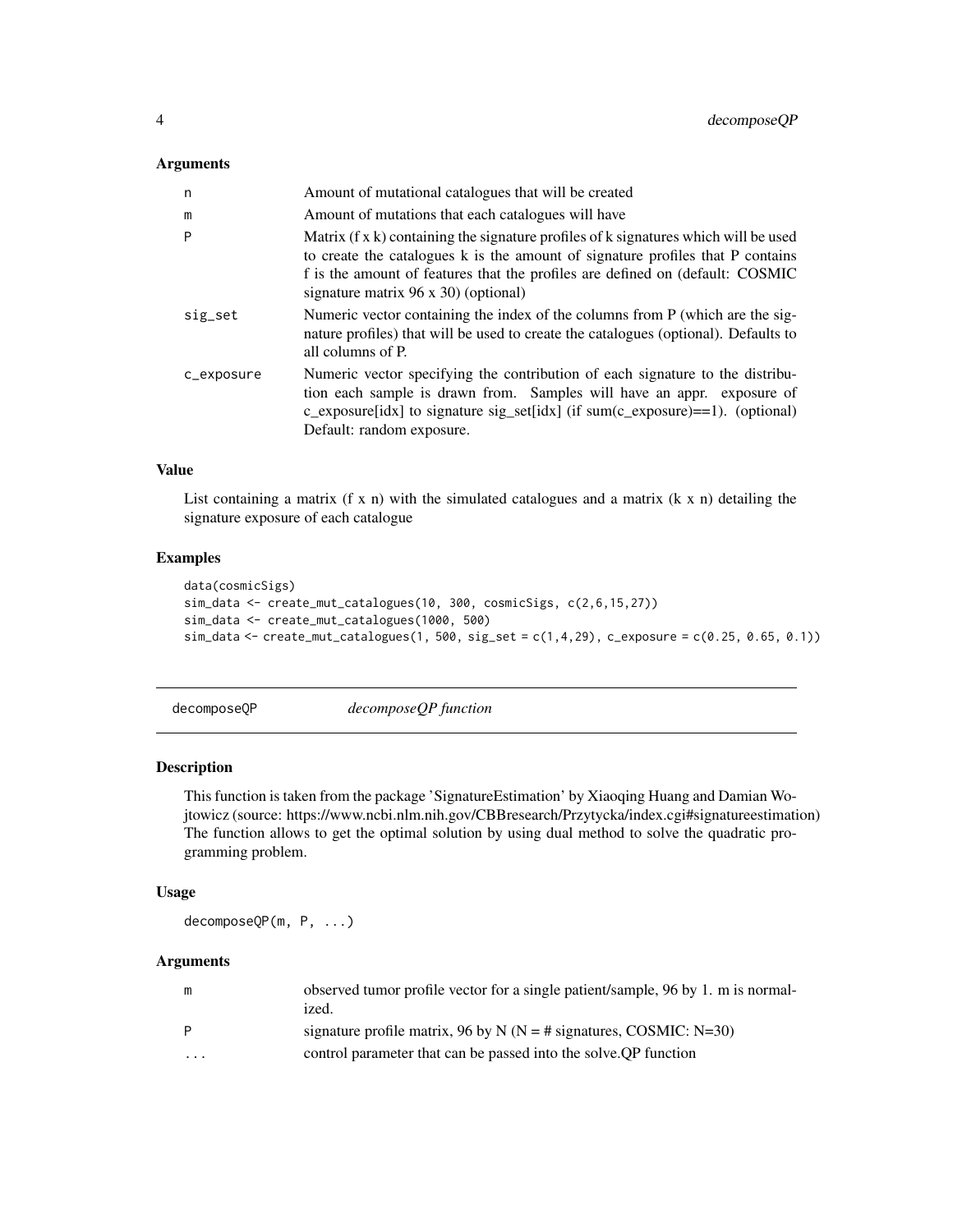# <span id="page-4-0"></span>get\_context\_freq 5

#### Value

matrix containing estimated signature exposures

### Examples

```
data(cosmicSigs)
mut_cat<- (create_mut_catalogues(1,500)[['catalogues']])/500
decomposeQP(mut_cat, cosmicSigs)
```
get\_context\_freq *Extract occurence of tri-nucleotide contexts*

#### Description

Extracts the frequencies of the tri-nucleotide contexts in a given region of the genome. These frequencies are needed to normalize a mutational catalogue. The output can be input to normalize().

#### Usage

get\_context\_freq(genome, region = NULL)

#### **Arguments**

| genome | a BS genome object                                         |
|--------|------------------------------------------------------------|
| region | a GRanges object, path, URL, connection or BEDFile object. |

#### Value

matrix containing the frequencies of the trinucleotide contexts

#### Examples

```
gr<-GenomicRanges::GRanges(seqnames=c("chr1"),
         ranges=IRanges::IRanges(start=c(100000),end=c(1000000)),
         strand=c("+"))
get_context_freq(BSgenome.Hsapiens.UCSC.hg19::BSgenome.Hsapiens.UCSC.hg19, gr)
get_context_freq(BSgenome.Hsapiens.UCSC.hg19::BSgenome.Hsapiens.UCSC.hg19)
## Not run:
get_context_freq(BSgenome.Hsapiens.UCSC.hg19::BSgenome.Hsapiens.UCSC.hg19, 'example.bed')
```
## End(Not run)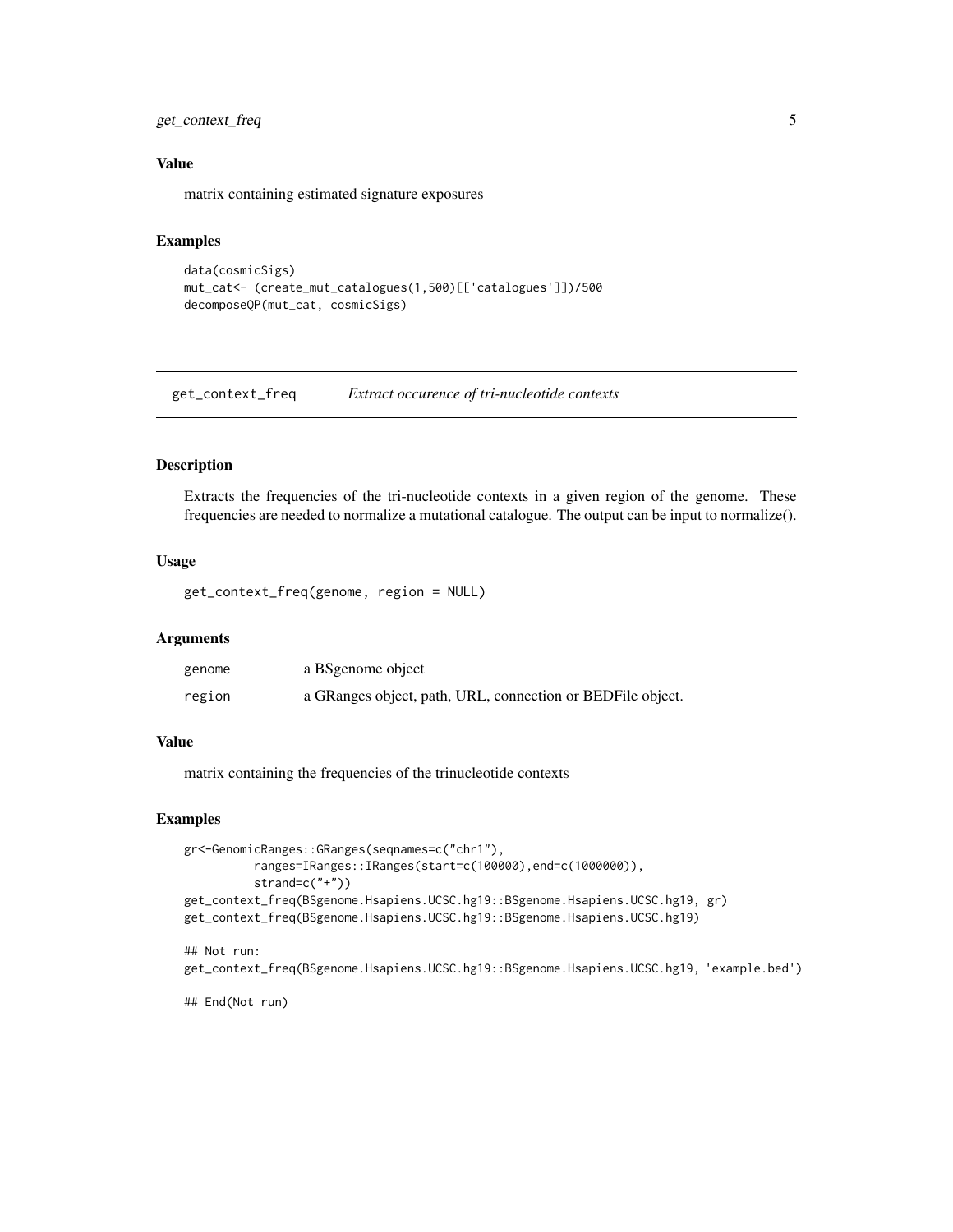<span id="page-5-0"></span>

# Description

Trinuecleotide frequencies of the human reference genome hg19

# Usage

hg19context\_freq

# Format

A numeric vector with 32 elements

Trinucleotide The frequency of a certain trinucleotide context in the genome.

# Source

BSgenome.Hsapiens.UCSC.hg19

normalize *Normalize mutational catalogues*

# Description

Normalizes the catalogues to a target distribution (e.g. to match the distribution of the reference signatures).

# Usage

```
normalize(mut_cat, source_context,
  target_context = get(utils::data("hg19context_freq", package =
  "SigsPack")))
```
# Arguments

| mut_cat | mutational catalogues (96 by n, n being the amounts of catalogues) that will<br>be normalized. The tri-nucleotide contexts are expected to be in the default                                        |
|---------|-----------------------------------------------------------------------------------------------------------------------------------------------------------------------------------------------------|
|         | lexicographical order (see simulated data or cosmicSigs)                                                                                                                                            |
|         | source context Distribution of tri-nucleotides in the source region.                                                                                                                                |
|         | target_context Distribution of tri-nucleotides in the target region. Defaults to the context fre-<br>quencies of BSgenome. Hsapiens. UCSC.hg19 since that corresponds to the COS-<br>MIC signatures |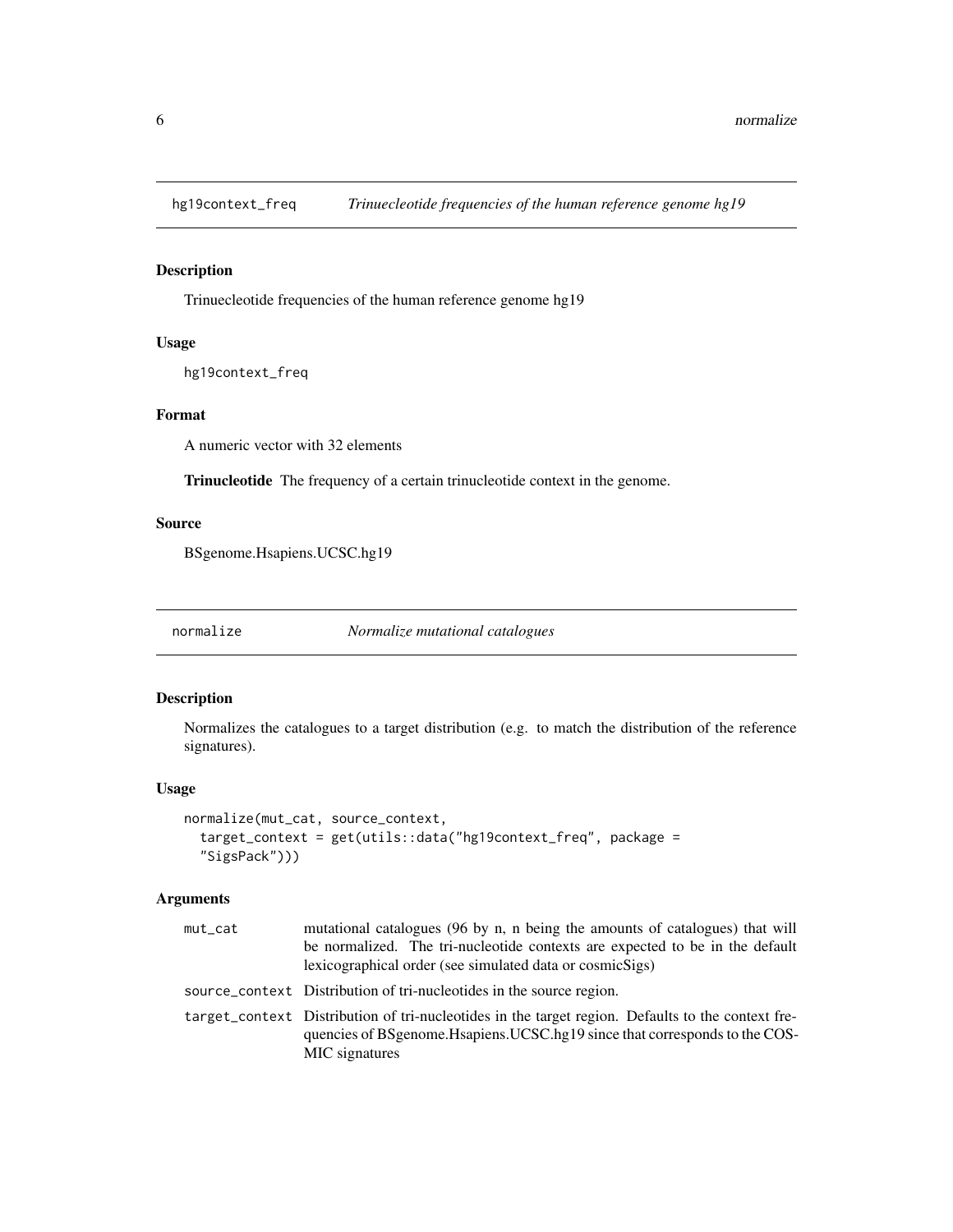#### <span id="page-6-0"></span>Value

mutational catalogues (96 by n, n being the amounts of catalogues) normalized to match the target distribution (context)

#### **Note**

The output from get\_context\_freq() can be used as input to this function

#### Examples

```
# this is a toy example:
#create mutational catalogue:
sim_data <- create_mut_catalogues(1, 500)[['catalogues']]
# get trinucleotide frequencies for the genome:
genome_context <- get_context_freq(BSgenome.Hsapiens.UCSC.hg19::BSgenome.Hsapiens.UCSC.hg19)
#get trinucleotide frequencies for a specific region:
gr<-GenomicRanges::GRanges(seqnames=c("chr1"),
          ranges=IRanges::IRanges(start=c(100000),end=c(1000000)),
          strand=c("+"))
region_context<-get_context_freq(BSgenome.Hsapiens.UCSC.hg19::BSgenome.Hsapiens.UCSC.hg19, gr)
#normalize data:
normalized_mut_cat <- normalize(sim_data, region_context, genome_context)
## Not run:
# get the tri-nucleotide distribution of an exome region
exome_contexts <- get_context_freq(BSgenome.Hsapiens.UCSC.hg19::BSgenome.Hsapiens.UCSC.hg19,
                                   'example_exome.bed')
# normalize the mutational catalogue to match the COSMIC signatures
normalized_mut_cat <- normalize(mut_cat, exome_contexts, hg19context_freq)
## End(Not run)
```
plot\_bootstrapped\_exposure

*Plot signature exposure estimation for several samples*

#### **Description**

Creates a boxplot illustrating the results of the signature estimation for several mutational catalogues (e.g. bootstrapped re-samples or a cohort). The plot shows the distribution of estimated signature exposure for all the catalogues, highlighting the one of the original mutational catalogue if one is provided.

#### Usage

```
plot_bootstrapped_exposure(bootstrapped_exposure,
  original_estimation = NULL, title = NULL, box_col = NULL,
 point_col = NULL, sig_names = NULL, sample_names = NULL)
```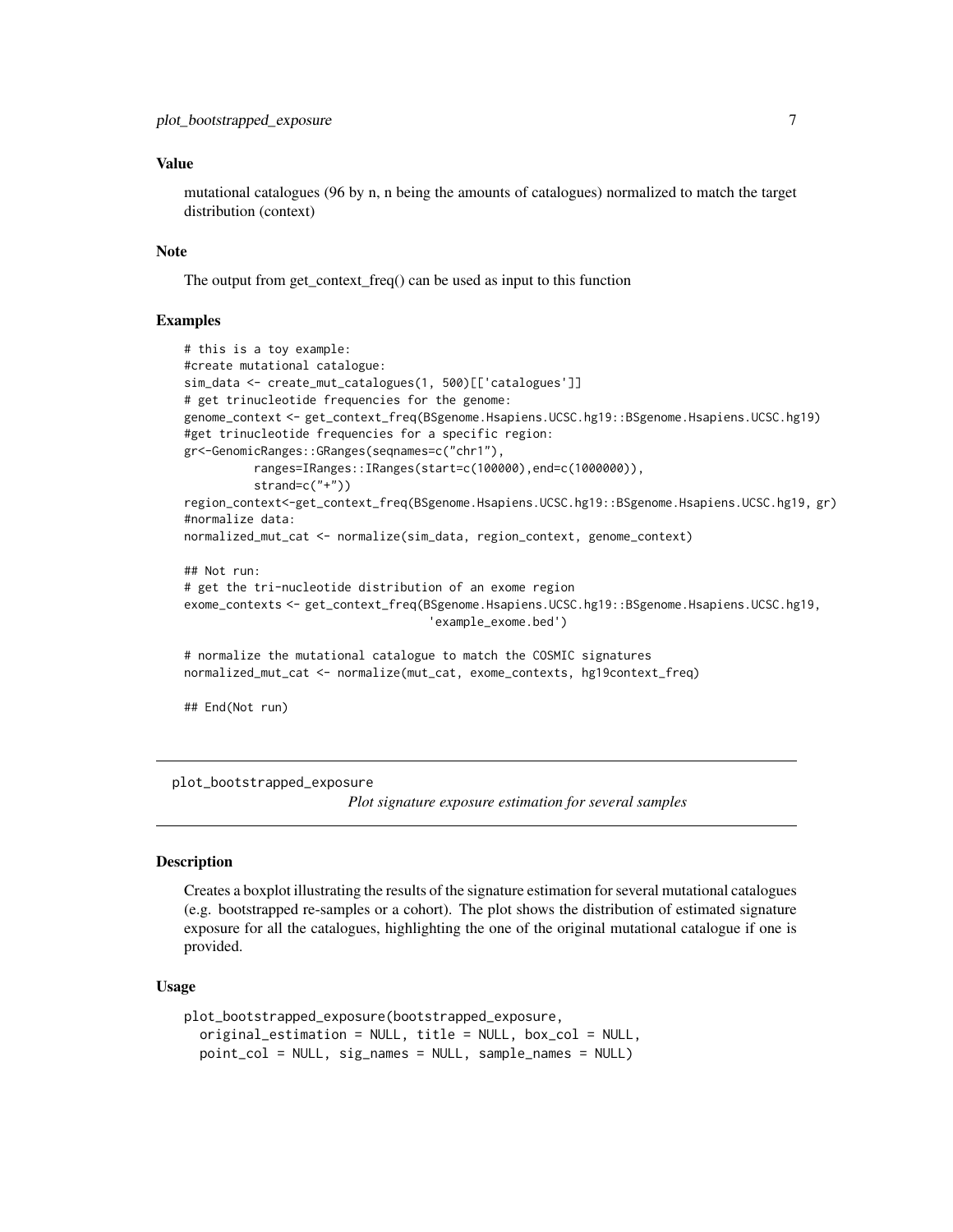#### <span id="page-7-0"></span>Arguments

| bootstrapped_exposure |                                                                                                                                                                               |  |
|-----------------------|-------------------------------------------------------------------------------------------------------------------------------------------------------------------------------|--|
|                       | matrix (n by k) containing the signature exposure of several mutational cata-                                                                                                 |  |
|                       | logues (bootstrapped re-samples) n is the amount of re-samples k is the amount                                                                                                |  |
|                       | of signature profiles that P contains                                                                                                                                         |  |
| original_estimation   |                                                                                                                                                                               |  |
|                       | matrix (n by k) containing the signature exposure of one or several mutational<br>catalogues (typically, the original sample) that will be diplayed on top of the<br>boxplots |  |
| title                 | character, title of the plot                                                                                                                                                  |  |
| $box_{col}$           | color option of the boxplot                                                                                                                                                   |  |
| point_col             | color option of the points that indicate the exposure of the original profile(s).<br>Should be a vector, if several original profiles are plotted                             |  |
| sig_names             | character vector, names of the signatures to be displayed as x-axis labels                                                                                                    |  |
| sample_names          | character vector, names of the original profile $(s)$                                                                                                                         |  |

#### Value

Diplays a boxplot

#### Note

The function can of course also be used to plot the distribution of estimated signature exposures in a cohort instead of one bootstrapped sample.

#### Examples

```
# prepare input
data(cosmicSigs)
mut_cat <- create_mut_catalogues(4,400)
exposures <- signature_exposure(bootstrap_mut_catalogues(
1000, mut_cat[['catalogues']][,1]))[['exposures']]
original_exposure <- signature_exposure(mut_cat[['catalogues']])[['exposures']]
plot_bootstrapped_exposure(exposures, as.matrix(original_exposure[,1]))
plot_bootstrapped_exposure(exposures, as.matrix(original_exposure),
title='Example', box_col='grey')
```
signature\_exposure *Estimates the signature exposure of a mutational catalogue*

#### Description

Estimates the signature exposure of a mutational catalogue by reconstructing it from a chosen set of signatures, by default, the used method is quadratic programming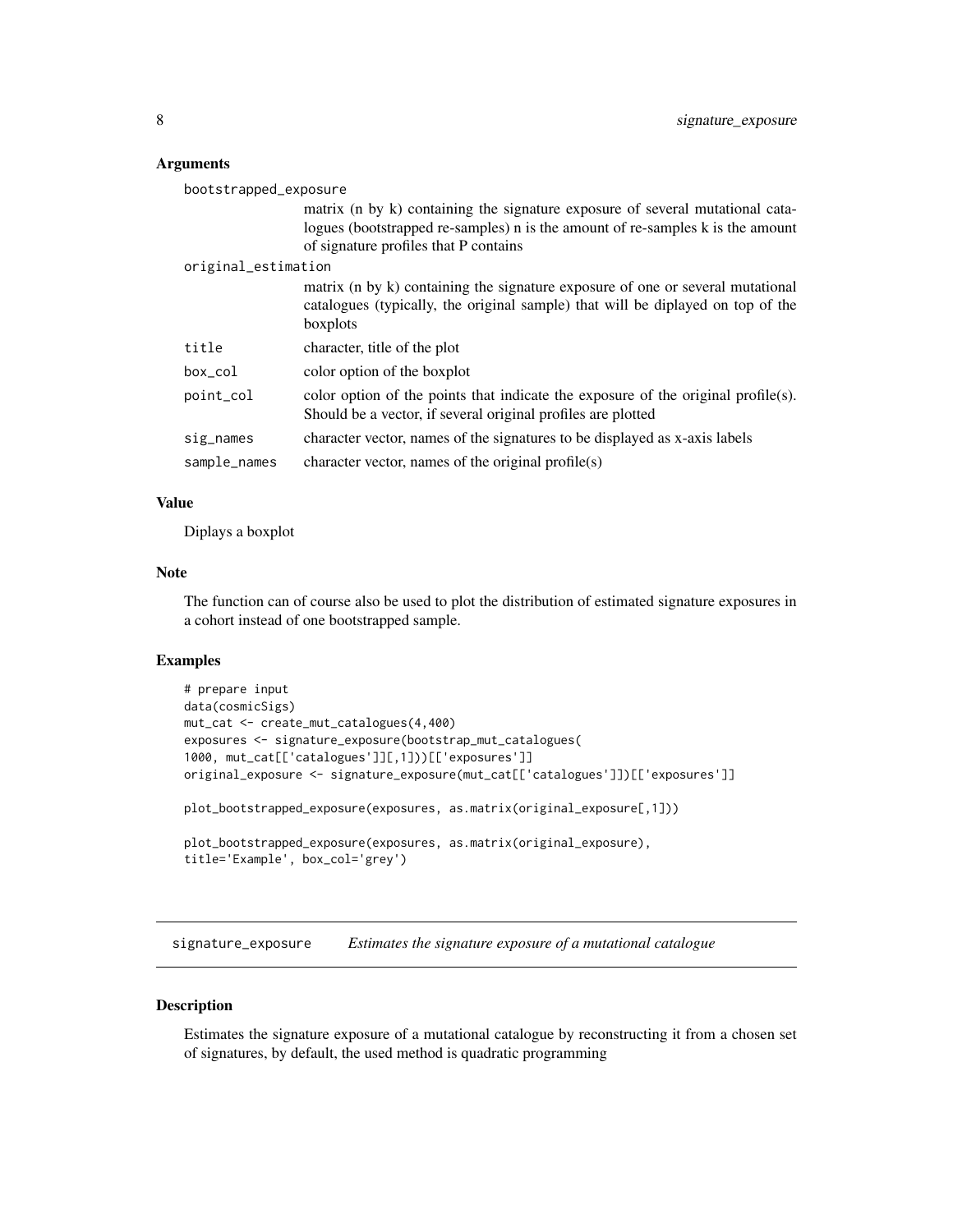# <span id="page-8-0"></span>Usage

```
signature_exposure(mut_cat, P = get(utils::data("cosmicSigs", package =
  "SigsPack")), sig_set = NULL, FUN = decomposeQP, ...)
```
### Arguments

| $mut_cat$  | matrix (f by n) conatining one or several mutational catalogues of samples whose<br>signature exposures are to be estimated f is the amount of features that the pro-<br>files are defined on n is the number of catalogues                                                  |
|------------|------------------------------------------------------------------------------------------------------------------------------------------------------------------------------------------------------------------------------------------------------------------------------|
| P          | Matrix (f by k) containing the signature profiles of k signatures whose exposure<br>is to be found k is the amount of signature profiles that P contains f is the amount<br>of features that the profiles are defined on (default: COSMIC signature matrix<br>$96 \times 30$ |
| sig_set    | Numeric vector containing the index of the columns from the signature matrix<br>(which are the signature profiles) that will be used reconstruct the mutational<br>catalogue.                                                                                                |
| <b>FUN</b> | Function to estimate the signature exposure. Default: Quadratic programming<br>(P has to be of full rank to use this method)                                                                                                                                                 |
|            | control parameters that will be passed to FUN                                                                                                                                                                                                                                |

#### Value

List of the estimated signature exposure, the reconstructed profile of the sample, the cosine similarity between the two and the error

#### Examples

```
data(cosmicSigs)
signature_exposure(create_mut_catalogues(10,500)[['catalogues']])
signature_exposure(create_mut_catalogues(10,500)[['catalogues']], sig_set = c(2,7,16,28,30))
signature_exposure(as.matrix(create_mut_catalogues(10,500)[['catalogues']][,1]))
```
sigProfiler20190522 *COSMIC v3 whole genome SBS Signature Profiles*

# Description

COSMIC v3 whole genome SBS Signature Profiles

# Usage

sigProfiler20190522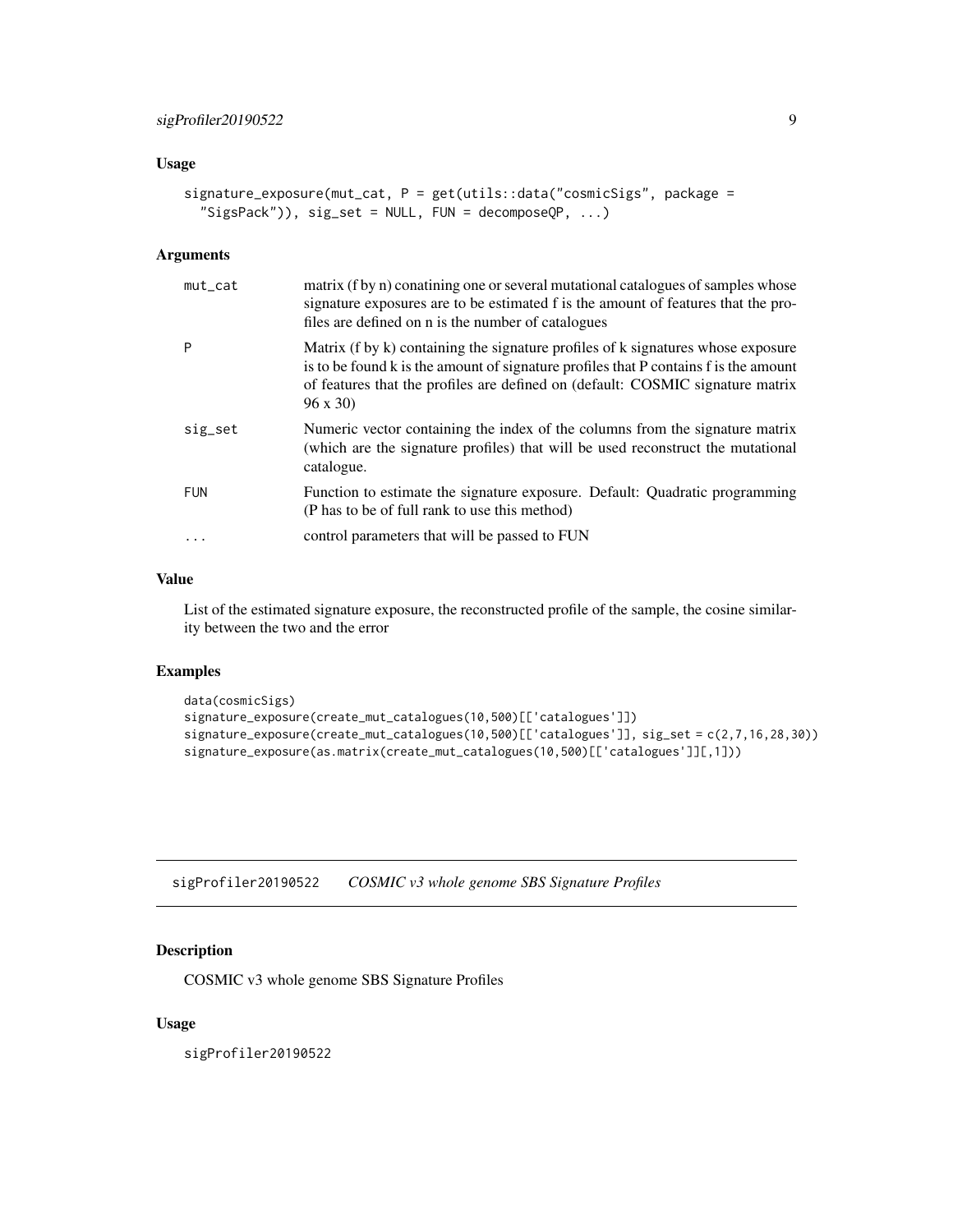# Format

A matrix with 96 rows and 67 columns containing the signature profiles of the 67 consensus signatures as reported on COSMIC version 3.

SBS<N> The profile of signature SBS<N> representing the relative proportions of mutations generated by each signature based on the trinucleotide frequencies of the reference human genome version GRCh37. The signature profiles have been normalised for mutational catalogues collected on WGS data.

#### Source

<https://cancer.sanger.ac.uk/cosmic/signatures/SBS/>

sigProfilerExome *COSMIC v3 exome SBS Signature Profiles*

# Description

COSMIC v3 exome SBS Signature Profiles

#### Usage

sigProfilerExome

# Format

A matrix with 96 rows and 67 columns containing the signature profiles of the 67 consensus signatures as reported on COSMIC version 3.

SBS<N> The profile of signature SBS<N> representing the relative proportions of mutations generated by each signature based on the trinucleotide frequencies of the reference human genome version GRCh37. The signature profiles have been normalised for mutational catalogues collected on exome datasets.

#### Source

<https://cancer.sanger.ac.uk/cosmic/signatures/SBS/>

<span id="page-9-0"></span>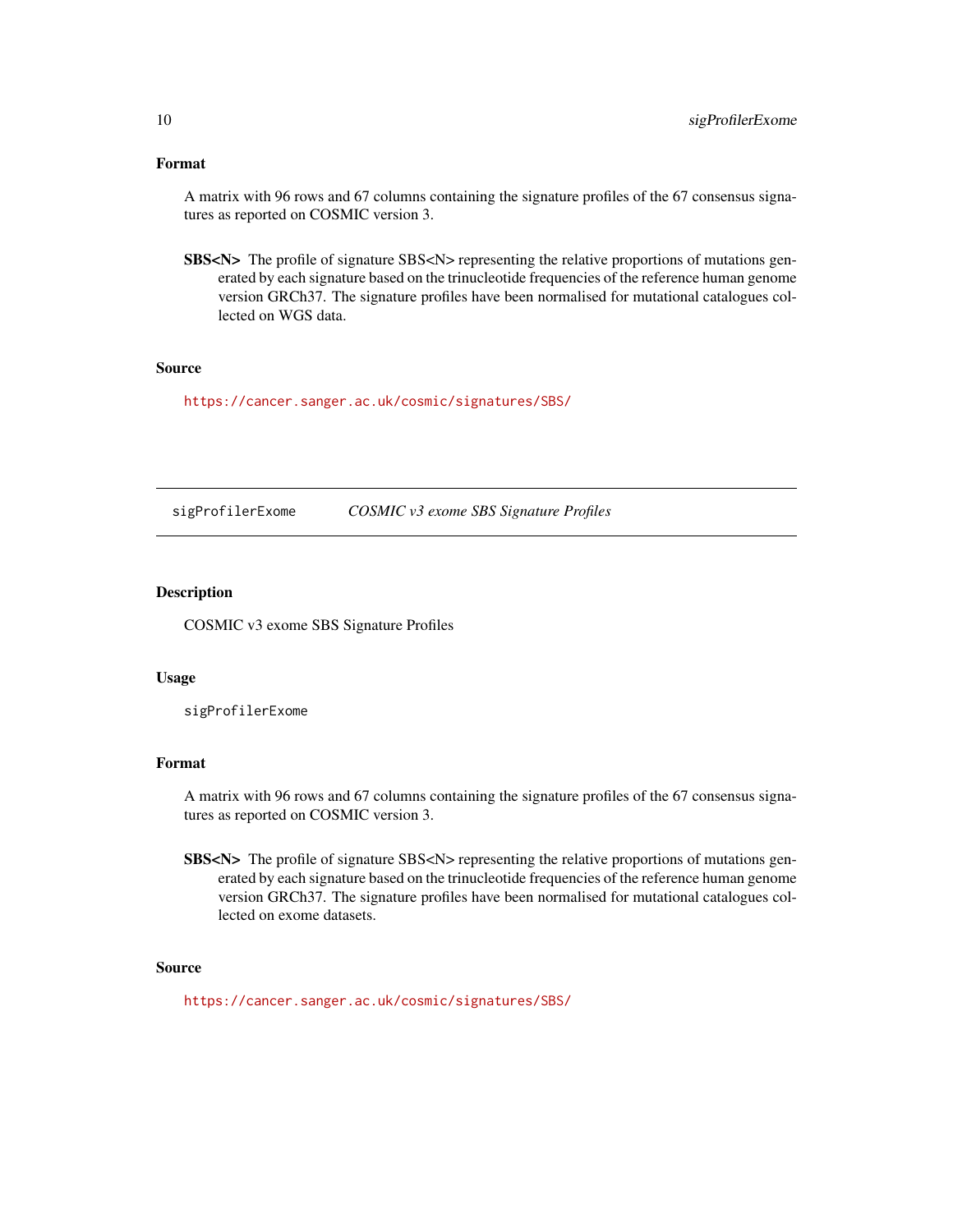<span id="page-10-0"></span>summarize\_exposures *Signature exposure analysis of a mutational catalogue*

#### Description

Bootstrapps a mutational catalogue and details the results about the signature estimation in a table and a boxplot

#### Usage

```
summarize_exposures(mut_cat, P = get(utils::data("cosmicSigs", package =
  "SigsPack")), plotting = TRUE, m = NULL)
```
#### Arguments

| mut_cat  | mutational catalogue (96 by 1)                                                                                                                                                                                                                                                          |
|----------|-----------------------------------------------------------------------------------------------------------------------------------------------------------------------------------------------------------------------------------------------------------------------------------------|
| P        | Matrix $(f \times k)$ containing the signature profiles of k signatures whose exposure is<br>to be found k is the amount of signature profiles that P contains f is the amount<br>of features that the profiles are defined on (default: COSMIC signature matrix<br>$96 \text{ by } 30$ |
| plotting | boolean, TRUE by default, if True, a boxplot showing the distribution of es-<br>timated signature exposure for all the re-samples, highlighting the one of the<br>original mutational catalogue, thus providing insights on the reliability of the<br>estimates                         |
| m        | numeric, amount of mutations in the profile (needed for bootstrapping in case<br>mut_cat doesn't contain absolute counts.)                                                                                                                                                              |

#### Value

table (k by 6) containing statistics for each signature about the estimated exposure over 1000 bootstrapped resamples - original exposure estimated exposure of the original mutational profile - min minimum estimated exposure to this signature - 1. quartile - median - 3. quartile - max maximum estimated exposure to this signature

if the plotting option is chosen, a boxplot will also be displayed

# Examples

```
summarize_exposures(create_mut_catalogues(10,500)[['catalogues']][,1], plotting=FALSE)
```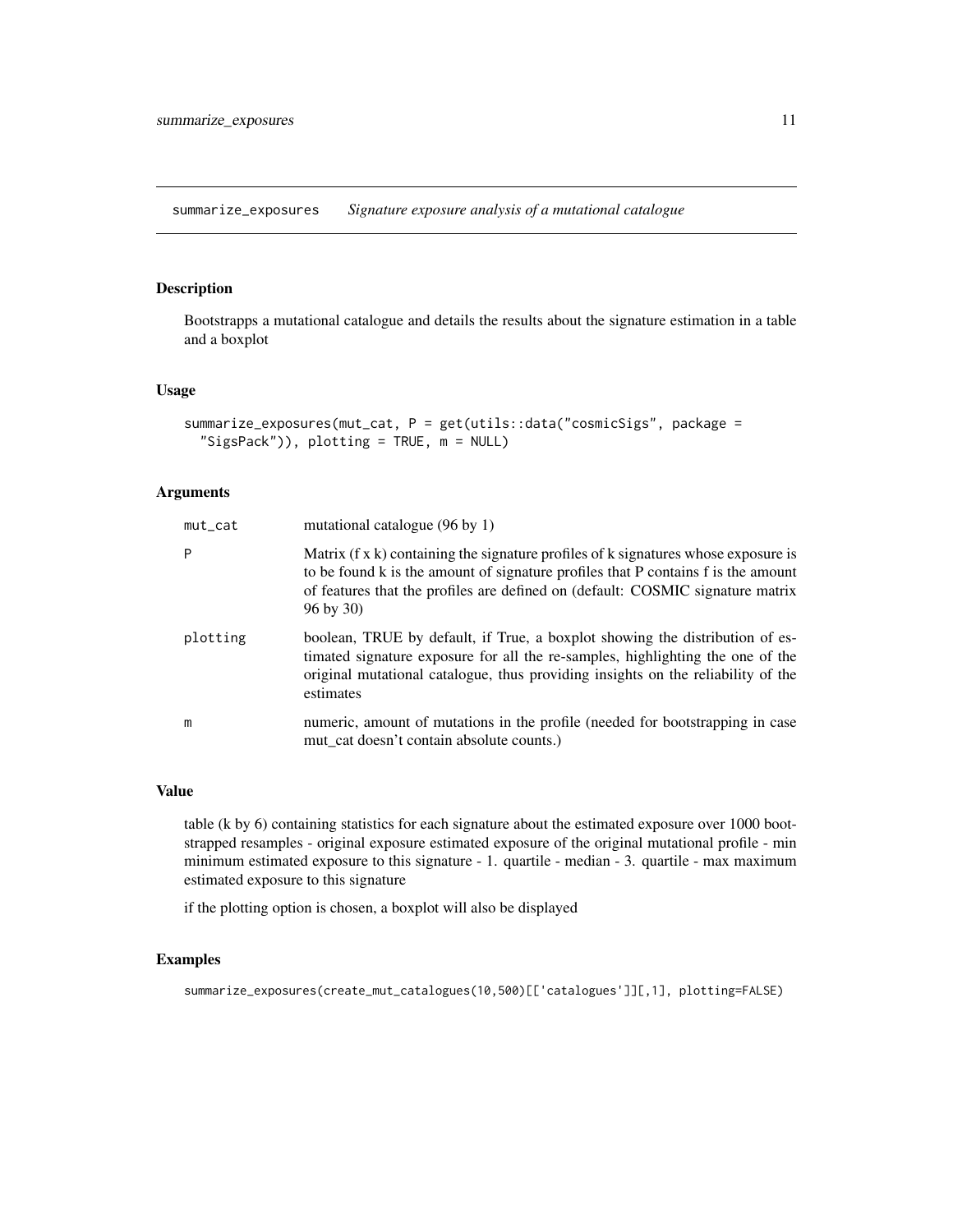<span id="page-11-0"></span>

# Description

Creates a matrix containing the mutational catalogue from a vcf file or object. The result can be input to the analysis functions of this package.

#### Usage

vcf2mut\_cat(vcf, genome, name = NULL, seqs = NULL)

# Arguments

| vcf    | *.vef file or a vef object containing variant calling data for one patient                                                                                            |
|--------|-----------------------------------------------------------------------------------------------------------------------------------------------------------------------|
| genome | a BS genome object corresponding to the genome the variants were called on                                                                                            |
| name   | optional, a sample name                                                                                                                                               |
| segs   | optional, a character vector containing the names of the sequences that are to be<br>included in the mutational profile. If none is given everything will we included |

# Value

mutational catalogue (matrix) of a patient containing SNV absolute counts (in the 96 trinucleotide context) format: 1 by 96

#### Note

The execution can take some time, depending on the size of the vcf

# Examples

```
## Not run:
vcf2mut_cat('test.vcf', BSgenome.Hsapiens.UCSC.hg19::BSgenome.Hsapiens.UCSC.hg19)
```
## End(Not run)